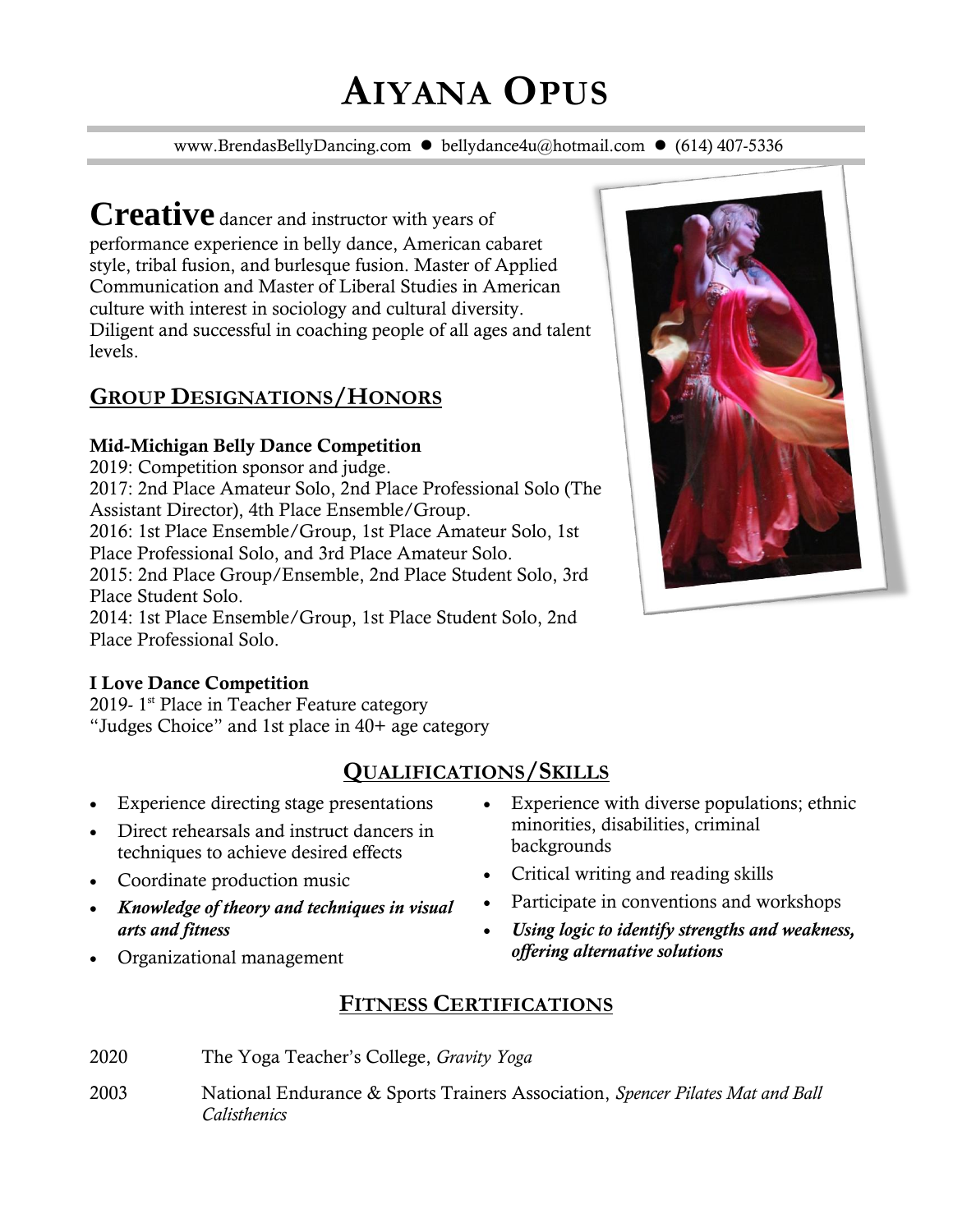#### **PROFESSIONAL EXPERIENCE**

Brenda's Belly Dancing (2017-Present) **Online Instructor** Global Create lesson plans, form PowerPoint slides, record and edit video, and produce online courses in the art of Belly Dance, Mat Pilates, and Gravity Yoga. Upload monthly online class content.

Courses: Understanding Context and Preparedness for Belly Dance Class, 6-week choreography

YRA Dream Company (2019-2020) **Company Dancer** Global Learn belly dance choreography as taught and directed by the highly regarded choreographer Yasmina Ramzy. Perform internationally with company members.

Brenda's Belly Dancing (09/02-Present) Director, Fitness & Dance Instructor Michigan Prepare choreography and teach dance and fitness classes suitable for the level of the participants (have contracted with the fitness center at University of Michigan-Flint, Ashleigh's Dance Shack, Kathy's School of Dance, Genesee County Parks); direct rehearsals and instruct dancers in correct technique to prevent injury; coordinate production music and costuming for performances; determine how to translate ideas and moods into dance movements; formulate curricula and handouts; keeping up with current trends by reading literature, attending and performing publicly; all basic accounting and marketing for small business, arrangement of studio rental agreements.

Workshops: candlelight belly dance, basic poi & fire safety, wine & burlesque, gothic tribal fusion, improvisation, Intro to Belly Dance, Intro to Burlesque.

Event Performances: belly dance convention, retirements, wedding receptions, birthdays, hometown days, county fairs, renaissance fairs, psychic fairs, service groups, business grand opening, and business anniversaries.

Rising Phoenix Health & Arts (2007-2009) Stage Performer & Organizer Michigan Full theater production dance and music shows for fundraising and awareness of philanthropic causes such as domestic violence and autism.

## **DANCE EDUCATION**

Flint School of Performing Arts *Course in Dance* 2019, Modern I

Great Lakes Bellydance Convention *3 Days of Class/2 Shows Each Year*  2005-2014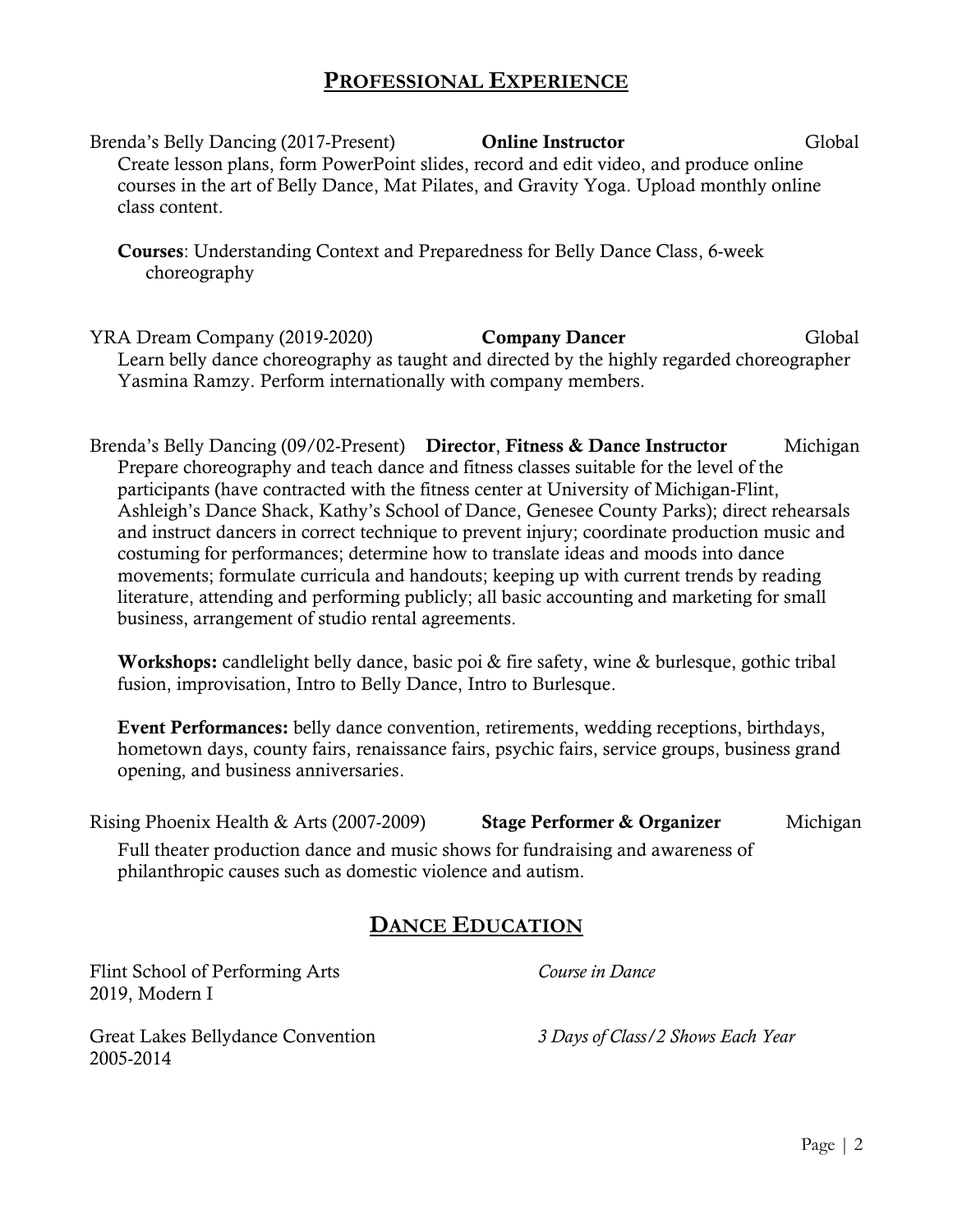University of Michigan- Flint *Courses in Dance*  2004-2006, Modern I, Ballet I and II, Jazz I

Perfect Dance Studio *Dance Classes*  8+Years Total, Belly Dance, Jazz, Lyrical, Tap

Professional Workshops

2004-Present

Attending many workshops has allowed me to keep up with industry standards, as well as learning basics of playing dumbek (hand drum), and experience performing with zills (finger cymbals), swords, veils, and spinning fire poi.

Instructors studied under: Bozenka and Amar Gamal of the Bellydance Superstars, Sonya Blacker from Chicago, Azziza Salem from Detroit/New York, Oreet from New York, Ruby Jazayre from Illinois, Sharifa from Michigan, Yasmina Amal from Michigan, and Amara from Illinois, Amirah, Galatea, Nilaja Theesfield, Zahira, Susan Warner, Zahra, Magda Szymczyk, Jeanette, Ishra, Julianna, Tamra Henna, Laylia Dancer, Brian Shank, Mike Guymon, Diana the Dancer, Erzsebet, Celeste, Moria Chappell, Jussenya, Najida, Asima Sarantis, Carenza Bint Asya, Aida Al Adawi, Hiba Alkinani, Zhenna Smithson, Sabrina Merrill, Klouise, Mirah Ammal, Ziva, Donna Diva, Kimahri, Amaya, Shahna, John Compton, Beata and Horacio Cifuentes, Yasmina Ramzy.

## **FORMAL EDUCATION**

| 2017 | M.A., <b>Applied Communication</b> , University of Michigan-Flint, Flint, Michigan<br>Specialization: Non-Profit Volunteer Management Consulting<br>Capstone Project: The Children's Center of Wayne County |  |
|------|-------------------------------------------------------------------------------------------------------------------------------------------------------------------------------------------------------------|--|
| 2010 | M.A., Liberal Studies, University of Michigan-Flint, Flint, Michigan                                                                                                                                        |  |

Specialization: American Culture Thesis: American Belly Dance and Its Cultural Antecedents: The Affects of Sociological and Historical Influence on the Diversity of American Belly Dance

- 2006 B.A., Social Sciences (With Honors), University of Michigan-Flint, Flint, Michigan Specialization: Sociology, Psychology, History Involvement: Voices for Women on Campus, Student Dance Organization, Golden Key International Honor Society (Public Relations Officer, 1 year)
- 2001 A.A. and A.S., Arts and Science General Education (With High Honors), Charles Stewart Mott Community College, Flint, Michigan